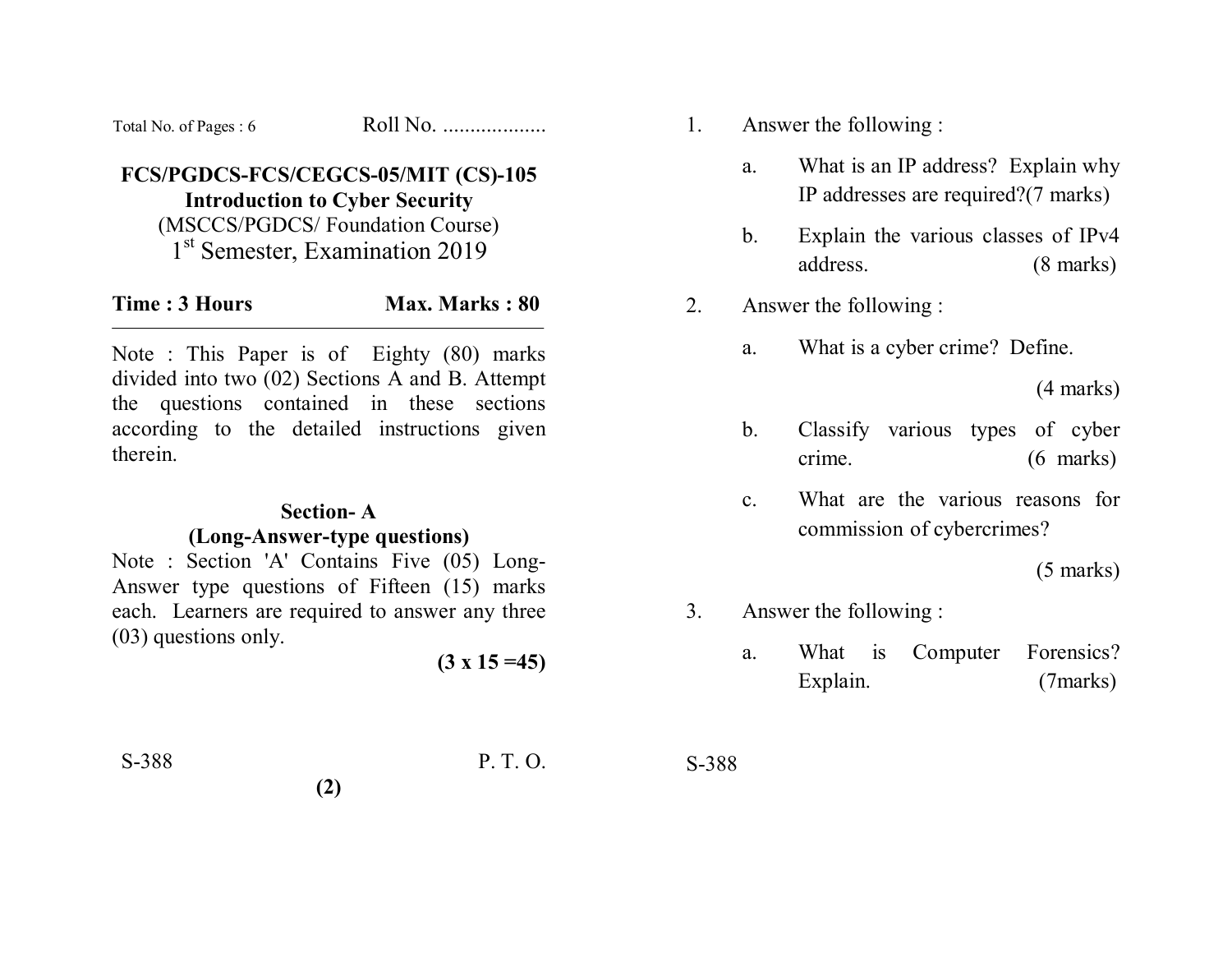- b. Explain the initial incident management processes in detail. (8 marks)
- 4. Explain the various types of cyber security techniques.
- 5. Explain the following terms :

(3 marks each)

- a. National Information Security Assurance Programme (NISAP)
- b. Indo US Cyber Security Forum (IUSCSF)
- c. National Critical Information Infrastructure Protection Centre (NCIPC) of India
- d. Crime and Criminal Tracking Networks and Systems (CCTNS) Project of India.
- e. Data Security Council of India (DSCI)

## S-388 P. T. O.

### **Section - B (Short-Answer-Type questions)**

Note : Section 'B' contains eight (08) Shortanswer type questions of Seven (07) marks each. Learners are required to answer any Five (05) questions only.

**(5x7=35)** 

- 1. What is a password manager? List and explain any three popular password managers.
- 2. Why Blackberry phones are considered as "Secure" messaging and email devices?
- 3. What is F-Droid? Explain how a .apk files are used to install applications in a smartphone.
- 4. Write a short note on Open Secure Telephony Network (OSTN)?
- S-388 P. T. O.